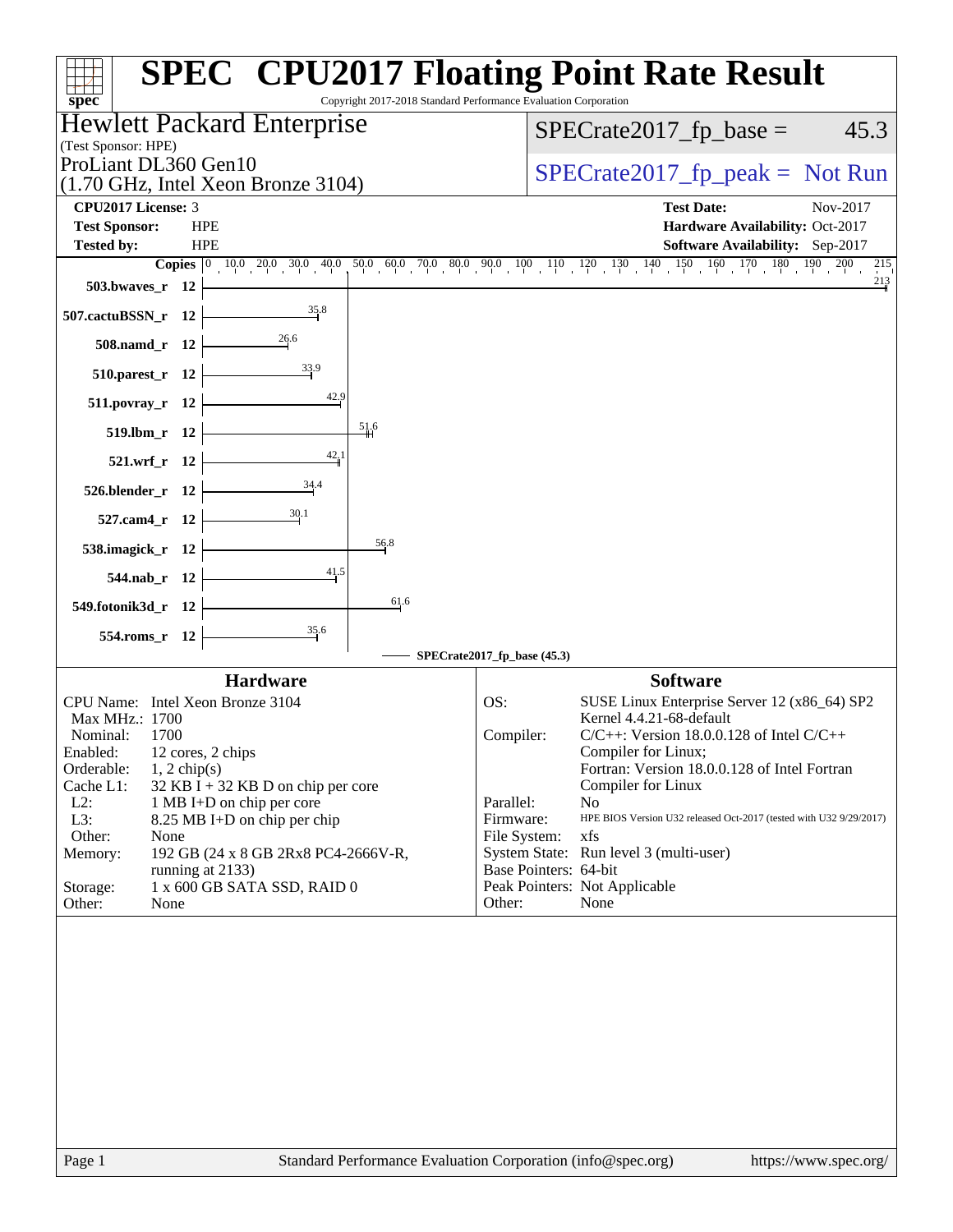Copyright 2017-2018 Standard Performance Evaluation Corporation

#### Hewlett Packard Enterprise

(Test Sponsor: HPE)

**[spec](http://www.spec.org/)**

(1.70 GHz, Intel Xeon Bronze 3104)

 $SPECTate2017<sub>fp</sub> base =  $45.3$$ 

### ProLiant DL360 Gen10  $SPECTA = 3104$   $SPECTA = 2017$  fp\_peak = Not Run

**[CPU2017 License:](http://www.spec.org/auto/cpu2017/Docs/result-fields.html#CPU2017License)** 3 **[Test Date:](http://www.spec.org/auto/cpu2017/Docs/result-fields.html#TestDate)** Nov-2017 **[Test Sponsor:](http://www.spec.org/auto/cpu2017/Docs/result-fields.html#TestSponsor)** HPE **[Hardware Availability:](http://www.spec.org/auto/cpu2017/Docs/result-fields.html#HardwareAvailability)** Oct-2017 **[Tested by:](http://www.spec.org/auto/cpu2017/Docs/result-fields.html#Testedby)** HPE **[Software Availability:](http://www.spec.org/auto/cpu2017/Docs/result-fields.html#SoftwareAvailability)** Sep-2017

#### **[Results Table](http://www.spec.org/auto/cpu2017/Docs/result-fields.html#ResultsTable)**

|                                                                                                        | <b>Base</b>   |                |       |                |       | <b>Peak</b>    |       |               |                |              |                |              |                |              |
|--------------------------------------------------------------------------------------------------------|---------------|----------------|-------|----------------|-------|----------------|-------|---------------|----------------|--------------|----------------|--------------|----------------|--------------|
| <b>Benchmark</b>                                                                                       | <b>Copies</b> | <b>Seconds</b> | Ratio | <b>Seconds</b> | Ratio | <b>Seconds</b> | Ratio | <b>Copies</b> | <b>Seconds</b> | <b>Ratio</b> | <b>Seconds</b> | <b>Ratio</b> | <b>Seconds</b> | <b>Ratio</b> |
| 503.bwaves_r                                                                                           | 12            | 566            | 213   | 566            | 213   | 565            | 213   |               |                |              |                |              |                |              |
| 507.cactuBSSN r                                                                                        | 12            | 424            | 35.8  | 424            | 35.9  | 424            | 35.8  |               |                |              |                |              |                |              |
| 508.namd_r                                                                                             | 12            | 429            | 26.6  | 430            | 26.5  | 429            | 26.6  |               |                |              |                |              |                |              |
| 510.parest_r                                                                                           | 12            | 927            | 33.9  | 926            | 33.9  | 929            | 33.8  |               |                |              |                |              |                |              |
| 511.povray_r                                                                                           | 12            | 654            | 42.8  | 652            | 42.9  | 652            | 43.0  |               |                |              |                |              |                |              |
| 519.lbm r                                                                                              | 12            | 247            | 51.2  | 239            | 52.9  | 245            | 51.6  |               |                |              |                |              |                |              |
| $521$ .wrf r                                                                                           | 12            | 631            | 42.6  | 638            | 42.1  | 639            | 42.1  |               |                |              |                |              |                |              |
| 526.blender r                                                                                          | 12            | 532            | 34.4  | 531            | 34.4  | 532            | 34.3  |               |                |              |                |              |                |              |
| 527.cam4_r                                                                                             | 12            | 698            | 30.1  | 699            | 30.0  | 697            | 30.1  |               |                |              |                |              |                |              |
| 538.imagick_r                                                                                          | 12            | 525            | 56.8  | 524            | 56.9  | 526            | 56.8  |               |                |              |                |              |                |              |
| $544$ .nab_r                                                                                           | 12            | 487            | 41.5  | 487            | 41.5  | 487            | 41.5  |               |                |              |                |              |                |              |
| 549.fotonik3d r                                                                                        | 12            | 758            | 61.7  | 759            | 61.6  | 759            | 61.6  |               |                |              |                |              |                |              |
| $554$ .roms_r                                                                                          | 12            | 536            | 35.6  | 539            | 35.4  | 535            | 35.6  |               |                |              |                |              |                |              |
| $SPECrate2017_fp\_base =$                                                                              |               |                | 45.3  |                |       |                |       |               |                |              |                |              |                |              |
| $SPECrate2017_fp\_peak =$<br><b>Not Run</b>                                                            |               |                |       |                |       |                |       |               |                |              |                |              |                |              |
| Decute appear in the order in which they were run. Rold underlined text indicates a median measurement |               |                |       |                |       |                |       |               |                |              |                |              |                |              |

Results appear in the [order in which they were run.](http://www.spec.org/auto/cpu2017/Docs/result-fields.html#RunOrder) Bold underlined text [indicates a median measurement.](http://www.spec.org/auto/cpu2017/Docs/result-fields.html#Median)

#### **[Submit Notes](http://www.spec.org/auto/cpu2017/Docs/result-fields.html#SubmitNotes)**

 The numactl mechanism was used to bind copies to processors. The config file option 'submit' was used to generate numactl commands to bind each copy to a specific processor. For details, please see the config file.

#### **[Operating System Notes](http://www.spec.org/auto/cpu2017/Docs/result-fields.html#OperatingSystemNotes)**

 Stack size set to unlimited using "ulimit -s unlimited" Prior to runcpu invocation Filesystem page cache synced and cleared with: sync; echo 3> /proc/sys/vm/drop\_caches runcpu command invoked through numactl i.e.: numactl --interleave=all runcpu <etc> irqbalance disabled with "service irqbalance stop" tuned profile set wtih "tuned-adm profile throughput-performance" VM Dirty ratio was set to 40 using "echo 40 > /proc/sys/vm/dirty\_ratio" Numa balancing was disabled using "echo 0 > /proc/sys/kernel/numa\_balancing"

#### **[General Notes](http://www.spec.org/auto/cpu2017/Docs/result-fields.html#GeneralNotes)**

Environment variables set by runcpu before the start of the run: LD\_LIBRARY\_PATH = "/home/cpu2017/lib/ia32:/home/cpu2017/lib/intel64:/home/cpu2017/je5.0.1-32:/home/cpu2017/je5.0.1-64"

Binaries compiled on a system with 1x Intel Core i7-4790 CPU + 32GB RAM

**(Continued on next page)**

| Page |  |
|------|--|
|      |  |

Page 2 Standard Performance Evaluation Corporation [\(info@spec.org\)](mailto:info@spec.org) <https://www.spec.org/>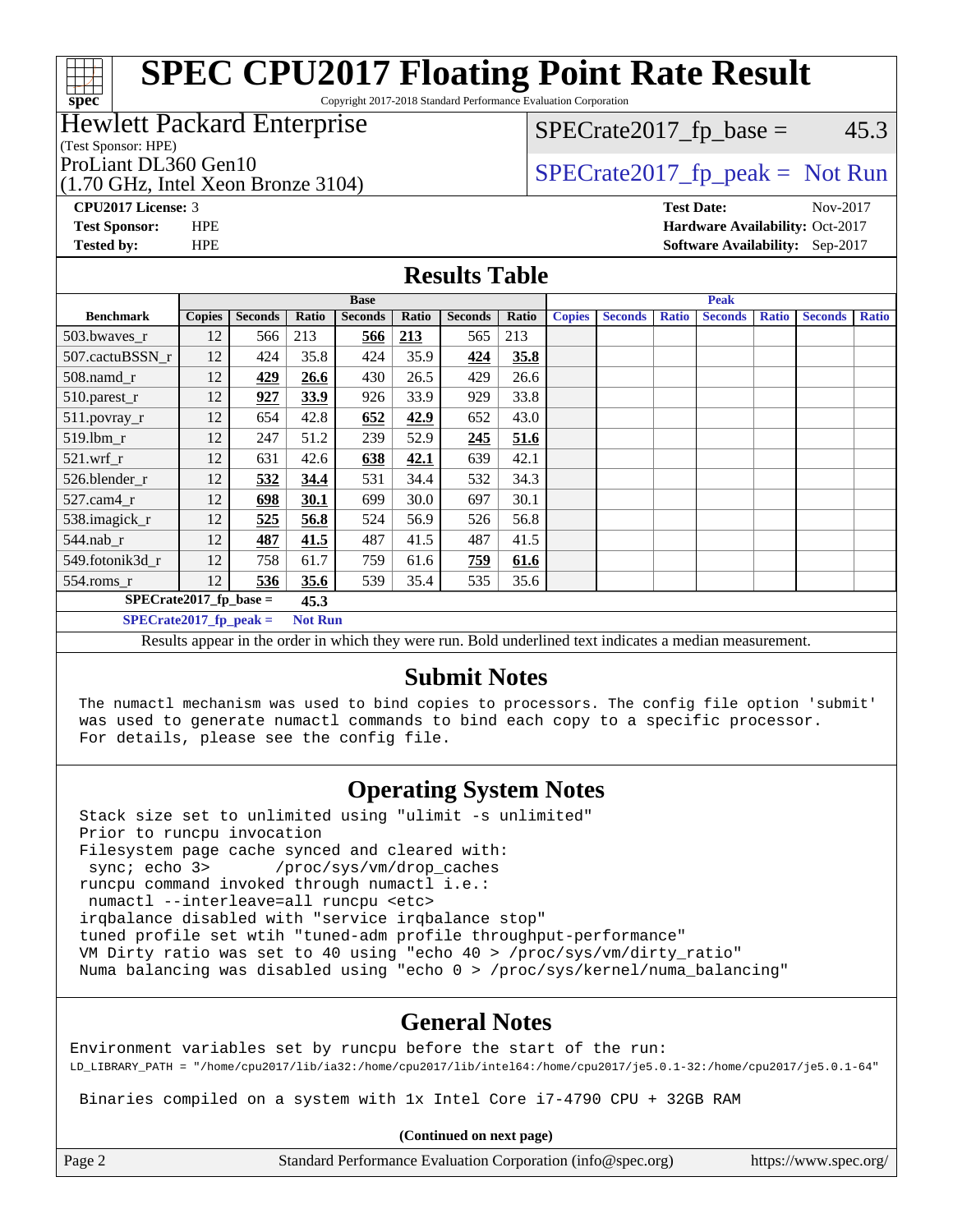Copyright 2017-2018 Standard Performance Evaluation Corporation

#### Hewlett Packard Enterprise

(Test Sponsor: HPE)

 $SPECTate2017<sub>fp</sub> base =  $45.3$$ 

(1.70 GHz, Intel Xeon Bronze 3104)

ProLiant DL360 Gen10  $SPECTA = 3104$   $SPECTA = 2017$  fp\_peak = Not Run

**[spec](http://www.spec.org/)**

**[CPU2017 License:](http://www.spec.org/auto/cpu2017/Docs/result-fields.html#CPU2017License)** 3 **[Test Date:](http://www.spec.org/auto/cpu2017/Docs/result-fields.html#TestDate)** Nov-2017 **[Test Sponsor:](http://www.spec.org/auto/cpu2017/Docs/result-fields.html#TestSponsor)** HPE **[Hardware Availability:](http://www.spec.org/auto/cpu2017/Docs/result-fields.html#HardwareAvailability)** Oct-2017 **[Tested by:](http://www.spec.org/auto/cpu2017/Docs/result-fields.html#Testedby)** HPE **[Software Availability:](http://www.spec.org/auto/cpu2017/Docs/result-fields.html#SoftwareAvailability)** Sep-2017

#### **[General Notes \(Continued\)](http://www.spec.org/auto/cpu2017/Docs/result-fields.html#GeneralNotes)**

memory using Redhat Enterprise Linux 7.4

#### **[Platform Notes](http://www.spec.org/auto/cpu2017/Docs/result-fields.html#PlatformNotes)**

Page 3 Standard Performance Evaluation Corporation [\(info@spec.org\)](mailto:info@spec.org) <https://www.spec.org/> BIOS Configuration: Thermal Configuration set to Maximum Cooling LLC Prefetch set to Enabled LLC Dead Line Allocation set to Disabled Memory Patrol Scrubbing set to Disabled Workload Profile set to General Throughput Compute Minimum Processor Idle Power Core C-State set to C1E Workload Profile set to Custom Sub-Numa Clustering set to Disabled Sysinfo program /home/cpu2017/bin/sysinfo Rev: r5797 of 2017-06-14 96c45e4568ad54c135fd618bcc091c0f running on linux-perm Thu Nov 16 16:21:17 2017 SUT (System Under Test) info as seen by some common utilities. For more information on this section, see <https://www.spec.org/cpu2017/Docs/config.html#sysinfo> From /proc/cpuinfo model name : Intel(R) Xeon(R) Bronze 3104 CPU @ 1.70GHz 2 "physical id"s (chips) 12 "processors" cores, siblings (Caution: counting these is hw and system dependent. The following excerpts from /proc/cpuinfo might not be reliable. Use with caution.) cpu cores : 6 siblings : 6 physical 0: cores 0 1 2 3 4 5 physical 1: cores 0 1 2 3 4 5 From lscpu: Architecture: x86\_64 CPU op-mode(s): 32-bit, 64-bit Byte Order: Little Endian  $CPU(s):$  12 On-line CPU(s) list: 0-11 Thread(s) per core: 1 Core(s) per socket: 6 Socket(s): 2 NUMA node(s): 2 Vendor ID: GenuineIntel CPU family: 6 Model: 85 Model name: Intel(R) Xeon(R) Bronze 3104 CPU @ 1.70GHz **(Continued on next page)**

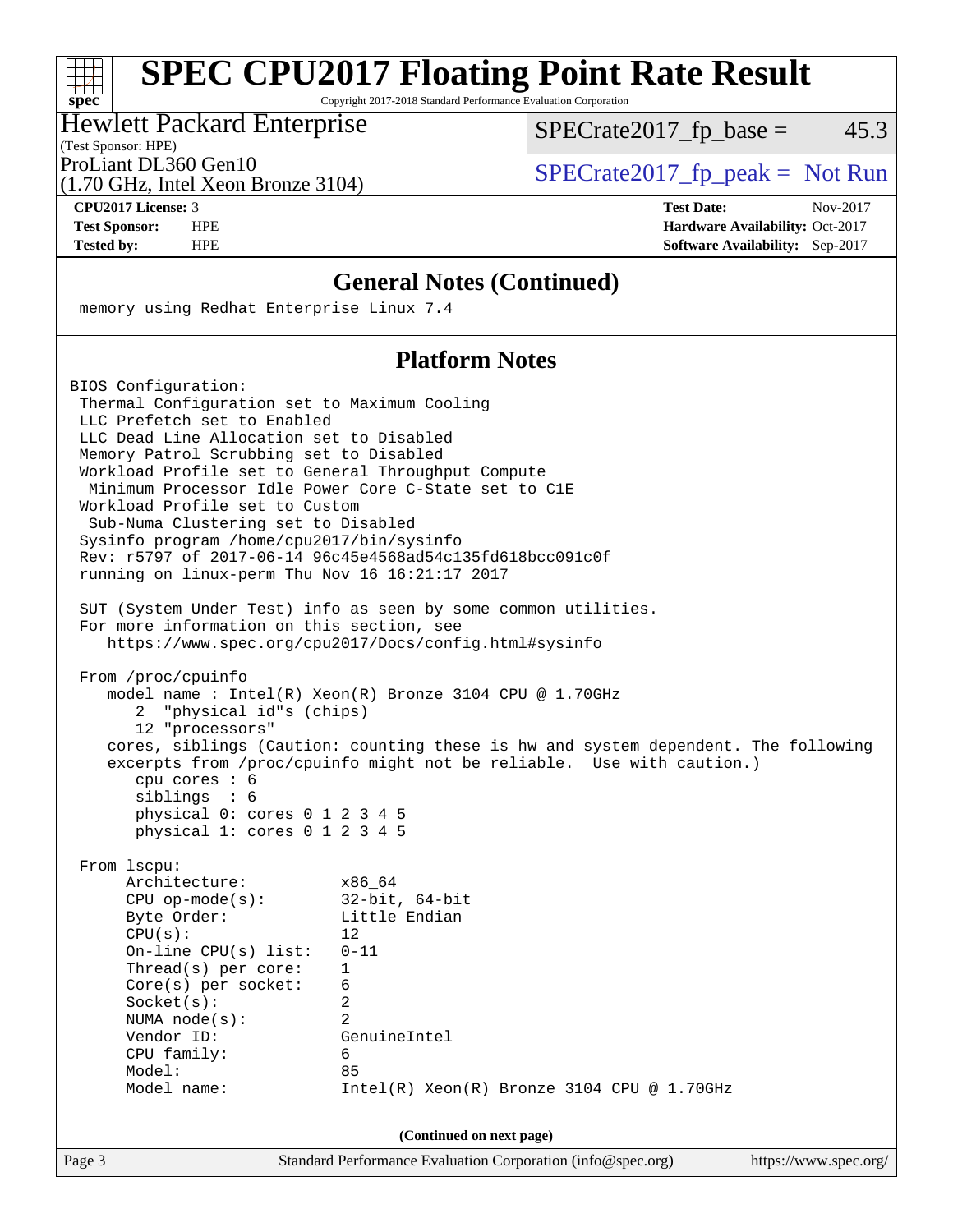Copyright 2017-2018 Standard Performance Evaluation Corporation

### Hewlett Packard Enterprise

(1.70 GHz, Intel Xeon Bronze 3104)

 $SPECTate2017_fp\_base = 45.3$ 

(Test Sponsor: HPE)

ProLiant DL360 Gen10<br>(1.70 GHz, Intel Xeon Bronze 3104) [SPECrate2017\\_fp\\_peak =](http://www.spec.org/auto/cpu2017/Docs/result-fields.html#SPECrate2017fppeak) Not Run

#### **[CPU2017 License:](http://www.spec.org/auto/cpu2017/Docs/result-fields.html#CPU2017License)** 3 **[Test Date:](http://www.spec.org/auto/cpu2017/Docs/result-fields.html#TestDate)** Nov-2017

**[spec](http://www.spec.org/)**

**[Test Sponsor:](http://www.spec.org/auto/cpu2017/Docs/result-fields.html#TestSponsor)** HPE **[Hardware Availability:](http://www.spec.org/auto/cpu2017/Docs/result-fields.html#HardwareAvailability)** Oct-2017 **[Tested by:](http://www.spec.org/auto/cpu2017/Docs/result-fields.html#Testedby)** HPE **[Software Availability:](http://www.spec.org/auto/cpu2017/Docs/result-fields.html#SoftwareAvailability)** Sep-2017

#### **[Platform Notes \(Continued\)](http://www.spec.org/auto/cpu2017/Docs/result-fields.html#PlatformNotes)**

| Stepping:                                                                                                                                                                                                                     | 4                                                                                    |
|-------------------------------------------------------------------------------------------------------------------------------------------------------------------------------------------------------------------------------|--------------------------------------------------------------------------------------|
| CPU MHz:                                                                                                                                                                                                                      | 1696.024                                                                             |
| BogoMIPS:                                                                                                                                                                                                                     | 3392.04                                                                              |
| Virtualization:                                                                                                                                                                                                               | $VT - x$                                                                             |
| L1d cache:                                                                                                                                                                                                                    | 32K                                                                                  |
| Lli cache:                                                                                                                                                                                                                    | 32K                                                                                  |
| $L2$ cache:                                                                                                                                                                                                                   | 1024K                                                                                |
| L3 cache:                                                                                                                                                                                                                     | 8448K                                                                                |
| NUMA node0 CPU(s):                                                                                                                                                                                                            | $0 - 2$ , 6-8                                                                        |
| NUMA $node1$ $CPU(s):$<br>Flags:                                                                                                                                                                                              | $3 - 5, 9 - 11$<br>fpu vme de pse tsc msr pae mce cx8 apic sep mtrr pge mca cmov     |
|                                                                                                                                                                                                                               | pat pse36 clflush dts acpi mmx fxsr sse sse2 ss ht tm pbe syscall nx pdpelgb rdtscp  |
|                                                                                                                                                                                                                               | lm constant_tsc art arch_perfmon pebs bts rep_good nopl xtopology nonstop_tsc        |
|                                                                                                                                                                                                                               | aperfmperf eagerfpu pni pclmulqdq dtes64 monitor ds_cpl vmx smx est tm2 ssse3 sdbg   |
|                                                                                                                                                                                                                               | fma cx16 xtpr pdcm pcid dca sse4_1 sse4_2 x2apic movbe popcnt tsc_deadline_timer aes |
|                                                                                                                                                                                                                               | xsave avx f16c rdrand lahf_lm abm 3dnowprefetch arat epb pln pts dtherm intel_pt     |
|                                                                                                                                                                                                                               | tpr_shadow vnmi flexpriority ept vpid fsgsbase tsc_adjust bmil hle avx2 smep bmi2    |
|                                                                                                                                                                                                                               | erms invpcid rtm cqm mpx avx512f avx512dq rdseed adx smap clflushopt clwb avx512cd   |
|                                                                                                                                                                                                                               | avx512bw avx512vl xsaveopt xsavec xgetbvl cqm_llc cqm_occup_llc                      |
|                                                                                                                                                                                                                               |                                                                                      |
| /proc/cpuinfo cache data                                                                                                                                                                                                      |                                                                                      |
| cache size : 8448 KB                                                                                                                                                                                                          |                                                                                      |
|                                                                                                                                                                                                                               |                                                                                      |
| physical chip.<br>$available: 2 nodes (0-1)$<br>node 0 cpus: 0 1 2 6 7 8<br>node 0 size: 96350 MB<br>node 0 free: 87775 MB<br>node 1 cpus: 3 4 5 9 10 11<br>node 1 size: 96766 MB<br>node 1 free: 89875 MB<br>node distances: | From numactl --hardware WARNING: a numactl 'node' might or might not correspond to a |
| node 0<br>$\overline{1}$                                                                                                                                                                                                      |                                                                                      |
| 0: 10 21                                                                                                                                                                                                                      |                                                                                      |
| 1:<br>21 10                                                                                                                                                                                                                   |                                                                                      |
|                                                                                                                                                                                                                               |                                                                                      |
| From /proc/meminfo                                                                                                                                                                                                            |                                                                                      |
| MemTotal:<br>197752188 kB                                                                                                                                                                                                     |                                                                                      |
| HugePages_Total:<br>0                                                                                                                                                                                                         |                                                                                      |
| 2048 kB<br>Hugepagesize:                                                                                                                                                                                                      |                                                                                      |
|                                                                                                                                                                                                                               |                                                                                      |
| From /etc/*release* /etc/*version*                                                                                                                                                                                            |                                                                                      |
| SuSE-release:                                                                                                                                                                                                                 |                                                                                      |
| SUSE Linux Enterprise Server 12 (x86_64)<br>$VERSION = 12$                                                                                                                                                                    |                                                                                      |
| $PATCHLEVEL = 2$                                                                                                                                                                                                              |                                                                                      |
|                                                                                                                                                                                                                               |                                                                                      |
|                                                                                                                                                                                                                               | (Continued on next page)                                                             |
|                                                                                                                                                                                                                               |                                                                                      |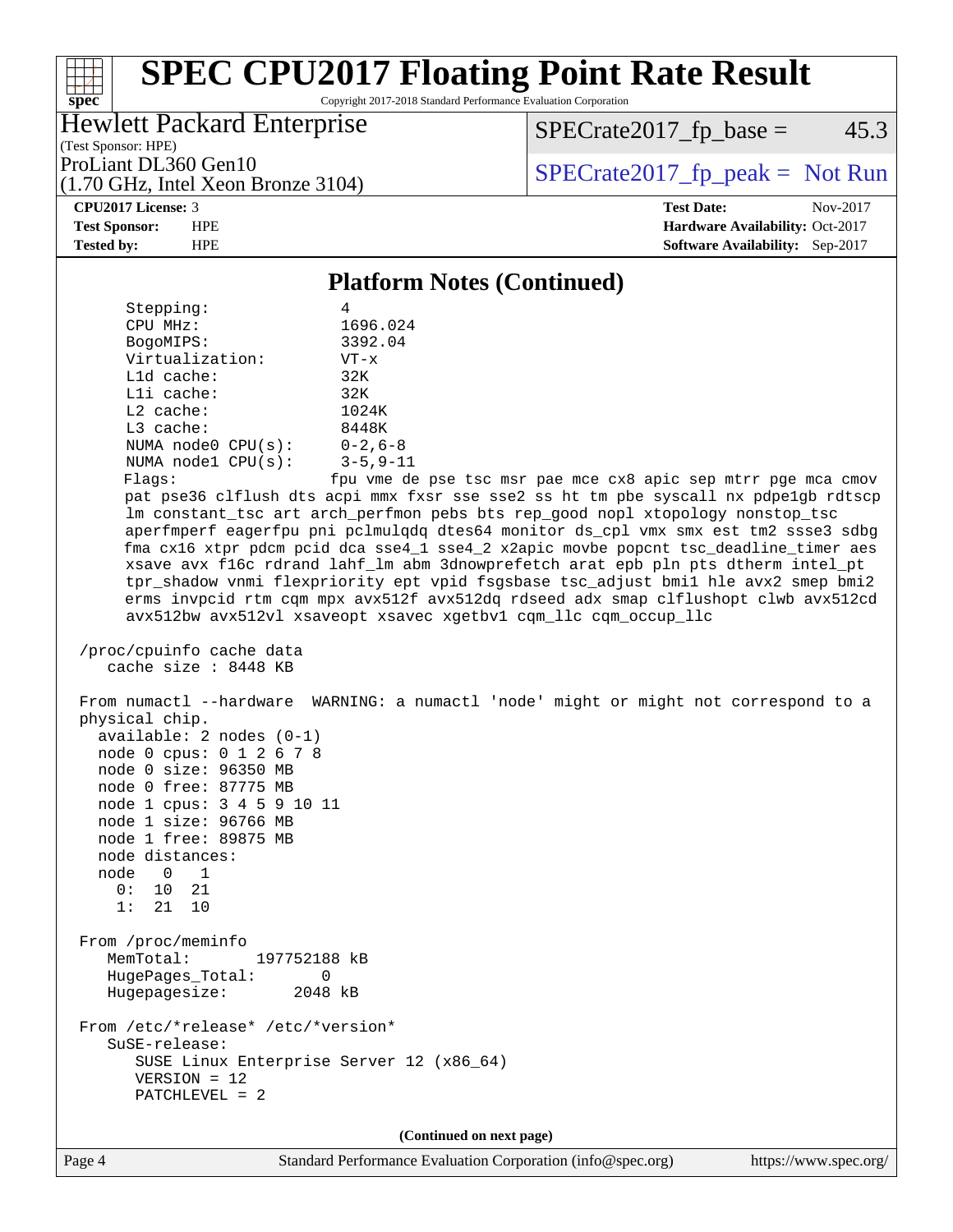Copyright 2017-2018 Standard Performance Evaluation Corporation

Hewlett Packard Enterprise

 $SPECTate2017<sub>fp</sub> base =  $45.3$$ 

#### (Test Sponsor: HPE)

(1.70 GHz, Intel Xeon Bronze 3104)

ProLiant DL360 Gen10  $SPECTA = 3104$   $SPECTA = 2017$  fp\_peak = Not Run

**[spec](http://www.spec.org/)**

 $\pm r$ 

**[CPU2017 License:](http://www.spec.org/auto/cpu2017/Docs/result-fields.html#CPU2017License)** 3 **[Test Date:](http://www.spec.org/auto/cpu2017/Docs/result-fields.html#TestDate)** Nov-2017 **[Test Sponsor:](http://www.spec.org/auto/cpu2017/Docs/result-fields.html#TestSponsor)** HPE **[Hardware Availability:](http://www.spec.org/auto/cpu2017/Docs/result-fields.html#HardwareAvailability)** Oct-2017 **[Tested by:](http://www.spec.org/auto/cpu2017/Docs/result-fields.html#Testedby)** HPE **[Software Availability:](http://www.spec.org/auto/cpu2017/Docs/result-fields.html#SoftwareAvailability)** Sep-2017

#### **[Platform Notes \(Continued\)](http://www.spec.org/auto/cpu2017/Docs/result-fields.html#PlatformNotes)**

 # This file is deprecated and will be removed in a future service pack or release. # Please check /etc/os-release for details about this release. os-release: NAME="SLES" VERSION="12-SP2" VERSION\_ID="12.2" PRETTY\_NAME="SUSE Linux Enterprise Server 12 SP2" ID="sles" ANSI\_COLOR="0;32" CPE\_NAME="cpe:/o:suse:sles:12:sp2" uname -a: Linux linux-perm 4.4.21-68-default #1 SMP Tue Oct 18 18:19:37 UTC 2016 (63cf368) x86\_64 x86\_64 x86\_64 GNU/Linux run-level 3 Nov 16 00:49 SPEC is set to: /home/cpu2017 Filesystem Type Size Used Avail Use% Mounted on /dev/sda4 xfs 517G 79G 438G 16% /home Additional information from dmidecode follows. WARNING: Use caution when you interpret this section. The 'dmidecode' program reads system data which is "intended to allow hardware to be accurately determined", but the intent may not be met, as there are frequent changes to hardware, firmware, and the "DMTF SMBIOS" standard. BIOS HPE U32 09/29/2017 Memory: 24x UNKNOWN NOT AVAILABLE 8 GB 2 rank 2666, configured at 2133 (End of data from sysinfo program) **[Compiler Version Notes](http://www.spec.org/auto/cpu2017/Docs/result-fields.html#CompilerVersionNotes)** ============================================================================== CC 519.lbm\_r(base) 538.imagick\_r(base) 544.nab\_r(base) ----------------------------------------------------------------------------- icc (ICC) 18.0.0 20170811 Copyright (C) 1985-2017 Intel Corporation. All rights reserved. ------------------------------------------------------------------------------ ============================================================================== CXXC 508.namd\_r(base) 510.parest\_r(base)

----------------------------------------------------------------------------- icpc (ICC) 18.0.0 20170811

Copyright (C) 1985-2017 Intel Corporation. All rights reserved. ------------------------------------------------------------------------------

**(Continued on next page)**

Page 5 Standard Performance Evaluation Corporation [\(info@spec.org\)](mailto:info@spec.org) <https://www.spec.org/>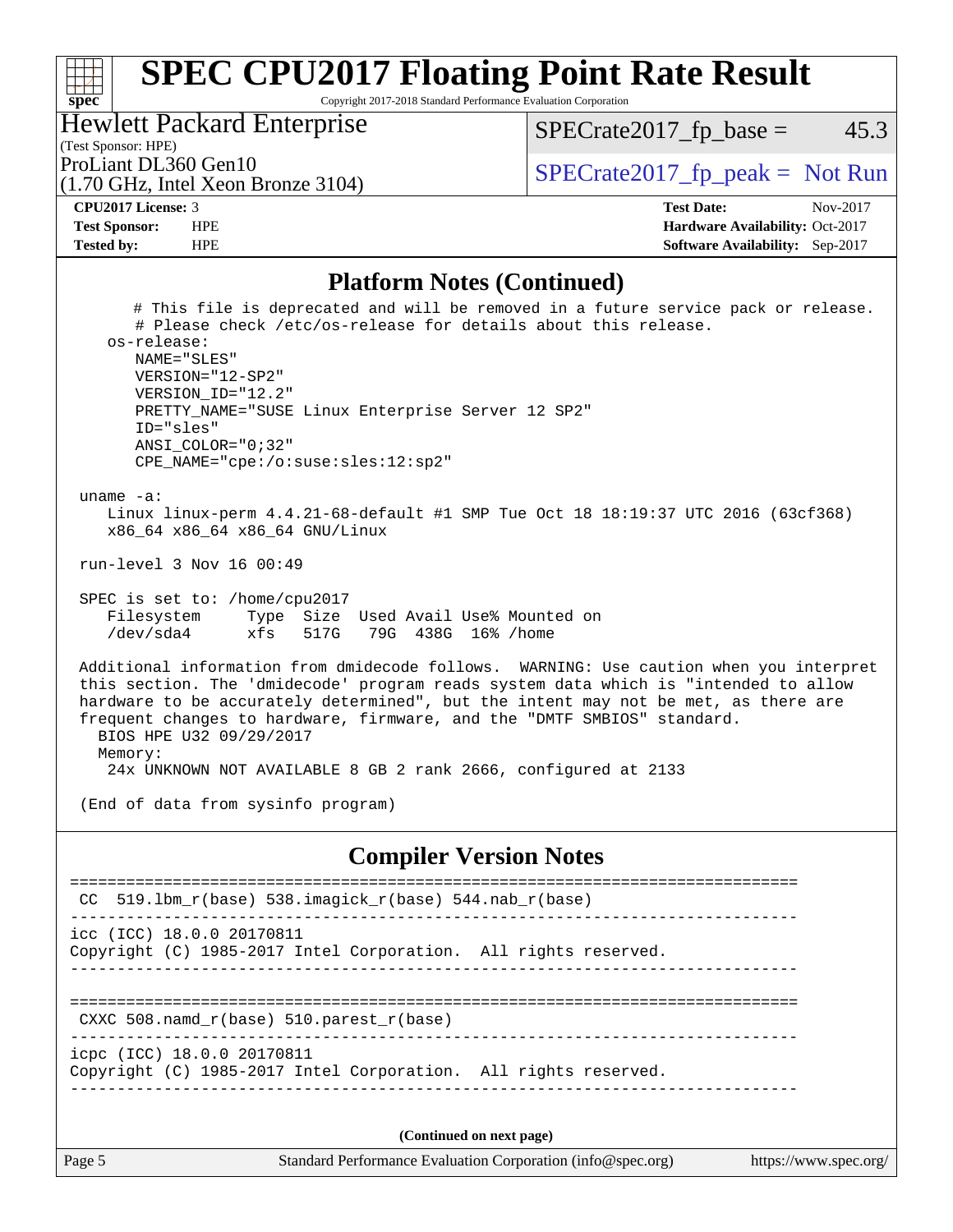# **[spec](http://www.spec.org/)**

# **[SPEC CPU2017 Floating Point Rate Result](http://www.spec.org/auto/cpu2017/Docs/result-fields.html#SPECCPU2017FloatingPointRateResult)**

Copyright 2017-2018 Standard Performance Evaluation Corporation

### Hewlett Packard Enterprise

 $SPECTate2017_fp\_base = 45.3$ 

(Test Sponsor: HPE)

(1.70 GHz, Intel Xeon Bronze 3104)

ProLiant DL360 Gen10<br>(1.70 GHz, Intel Yogn Bronze 3104) [SPECrate2017\\_fp\\_peak =](http://www.spec.org/auto/cpu2017/Docs/result-fields.html#SPECrate2017fppeak) Not Run

**[CPU2017 License:](http://www.spec.org/auto/cpu2017/Docs/result-fields.html#CPU2017License)** 3 **[Test Date:](http://www.spec.org/auto/cpu2017/Docs/result-fields.html#TestDate)** Nov-2017 **[Test Sponsor:](http://www.spec.org/auto/cpu2017/Docs/result-fields.html#TestSponsor)** HPE **[Hardware Availability:](http://www.spec.org/auto/cpu2017/Docs/result-fields.html#HardwareAvailability)** Oct-2017 **[Tested by:](http://www.spec.org/auto/cpu2017/Docs/result-fields.html#Testedby)** HPE **[Software Availability:](http://www.spec.org/auto/cpu2017/Docs/result-fields.html#SoftwareAvailability)** Sep-2017

#### **[Compiler Version Notes \(Continued\)](http://www.spec.org/auto/cpu2017/Docs/result-fields.html#CompilerVersionNotes)**

| 511.povray_r(base) 526.blender_r(base)<br>CC.                                                                                                                       |  |  |  |  |  |  |  |
|---------------------------------------------------------------------------------------------------------------------------------------------------------------------|--|--|--|--|--|--|--|
| icpc (ICC) 18.0.0 20170811<br>Copyright (C) 1985-2017 Intel Corporation. All rights reserved.<br>icc (ICC) 18.0.0 20170811                                          |  |  |  |  |  |  |  |
| Copyright (C) 1985-2017 Intel Corporation. All rights reserved.                                                                                                     |  |  |  |  |  |  |  |
| FC 507.cactuBSSN r(base)                                                                                                                                            |  |  |  |  |  |  |  |
| icpc (ICC) 18.0.0 20170811<br>Copyright (C) 1985-2017 Intel Corporation. All rights reserved.<br>icc (ICC) 18.0.0 20170811                                          |  |  |  |  |  |  |  |
| Copyright (C) 1985-2017 Intel Corporation. All rights reserved.<br>ifort (IFORT) 18.0.0 20170811<br>Copyright (C) 1985-2017 Intel Corporation. All rights reserved. |  |  |  |  |  |  |  |
|                                                                                                                                                                     |  |  |  |  |  |  |  |
| 503.bwaves $r(base)$ 549.fotonik3d $r(base)$ 554.roms $r(base)$<br>FC.                                                                                              |  |  |  |  |  |  |  |
| ifort (IFORT) 18.0.0 20170811<br>Copyright (C) 1985-2017 Intel Corporation. All rights reserved.                                                                    |  |  |  |  |  |  |  |
| 521.wrf $r(base)$ 527.cam4 $r(base)$<br>CC.                                                                                                                         |  |  |  |  |  |  |  |
| ifort (IFORT) 18.0.0 20170811<br>Copyright (C) 1985-2017 Intel Corporation. All rights reserved.<br>icc (ICC) 18.0.0 20170811                                       |  |  |  |  |  |  |  |
| Copyright (C) 1985-2017 Intel Corporation. All rights reserved.                                                                                                     |  |  |  |  |  |  |  |

### **[Base Compiler Invocation](http://www.spec.org/auto/cpu2017/Docs/result-fields.html#BaseCompilerInvocation)**

[C benchmarks](http://www.spec.org/auto/cpu2017/Docs/result-fields.html#Cbenchmarks): [icc](http://www.spec.org/cpu2017/results/res2017q4/cpu2017-20171128-01126.flags.html#user_CCbase_intel_icc_18.0_66fc1ee009f7361af1fbd72ca7dcefbb700085f36577c54f309893dd4ec40d12360134090235512931783d35fd58c0460139e722d5067c5574d8eaf2b3e37e92)

[C++ benchmarks:](http://www.spec.org/auto/cpu2017/Docs/result-fields.html#CXXbenchmarks) [icpc](http://www.spec.org/cpu2017/results/res2017q4/cpu2017-20171128-01126.flags.html#user_CXXbase_intel_icpc_18.0_c510b6838c7f56d33e37e94d029a35b4a7bccf4766a728ee175e80a419847e808290a9b78be685c44ab727ea267ec2f070ec5dc83b407c0218cded6866a35d07)

**(Continued on next page)**

Page 6 Standard Performance Evaluation Corporation [\(info@spec.org\)](mailto:info@spec.org) <https://www.spec.org/>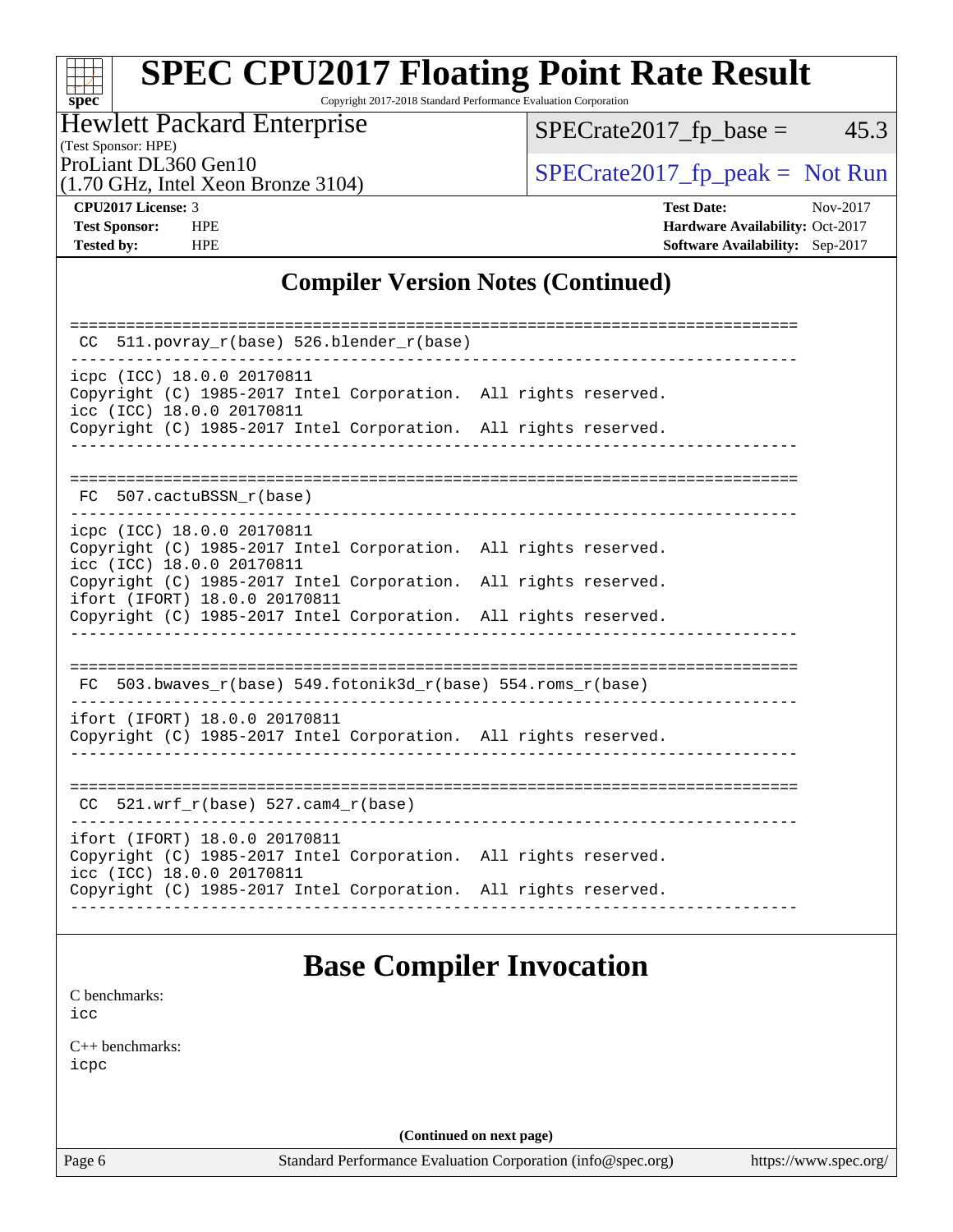Copyright 2017-2018 Standard Performance Evaluation Corporation

#### Hewlett Packard Enterprise

(Test Sponsor: HPE)

 $SPECTate2017<sub>fp</sub> base =  $45.3$$ 

(1.70 GHz, Intel Xeon Bronze 3104)

ProLiant DL360 Gen10  $SPECTR_{170}$  [SPECrate2017\\_fp\\_peak =](http://www.spec.org/auto/cpu2017/Docs/result-fields.html#SPECrate2017fppeak) Not Run

**[spec](http://www.spec.org/)**

H F

**[CPU2017 License:](http://www.spec.org/auto/cpu2017/Docs/result-fields.html#CPU2017License)** 3 **[Test Date:](http://www.spec.org/auto/cpu2017/Docs/result-fields.html#TestDate)** Nov-2017 **[Test Sponsor:](http://www.spec.org/auto/cpu2017/Docs/result-fields.html#TestSponsor)** HPE **[Hardware Availability:](http://www.spec.org/auto/cpu2017/Docs/result-fields.html#HardwareAvailability)** Oct-2017 **[Tested by:](http://www.spec.org/auto/cpu2017/Docs/result-fields.html#Testedby)** HPE **[Software Availability:](http://www.spec.org/auto/cpu2017/Docs/result-fields.html#SoftwareAvailability)** Sep-2017

### **[Base Compiler Invocation \(Continued\)](http://www.spec.org/auto/cpu2017/Docs/result-fields.html#BaseCompilerInvocation)**

[Fortran benchmarks](http://www.spec.org/auto/cpu2017/Docs/result-fields.html#Fortranbenchmarks): [ifort](http://www.spec.org/cpu2017/results/res2017q4/cpu2017-20171128-01126.flags.html#user_FCbase_intel_ifort_18.0_8111460550e3ca792625aed983ce982f94888b8b503583aa7ba2b8303487b4d8a21a13e7191a45c5fd58ff318f48f9492884d4413fa793fd88dd292cad7027ca)

[Benchmarks using both Fortran and C](http://www.spec.org/auto/cpu2017/Docs/result-fields.html#BenchmarksusingbothFortranandC): [ifort](http://www.spec.org/cpu2017/results/res2017q4/cpu2017-20171128-01126.flags.html#user_CC_FCbase_intel_ifort_18.0_8111460550e3ca792625aed983ce982f94888b8b503583aa7ba2b8303487b4d8a21a13e7191a45c5fd58ff318f48f9492884d4413fa793fd88dd292cad7027ca) [icc](http://www.spec.org/cpu2017/results/res2017q4/cpu2017-20171128-01126.flags.html#user_CC_FCbase_intel_icc_18.0_66fc1ee009f7361af1fbd72ca7dcefbb700085f36577c54f309893dd4ec40d12360134090235512931783d35fd58c0460139e722d5067c5574d8eaf2b3e37e92)

[Benchmarks using both C and C++](http://www.spec.org/auto/cpu2017/Docs/result-fields.html#BenchmarksusingbothCandCXX): [icpc](http://www.spec.org/cpu2017/results/res2017q4/cpu2017-20171128-01126.flags.html#user_CC_CXXbase_intel_icpc_18.0_c510b6838c7f56d33e37e94d029a35b4a7bccf4766a728ee175e80a419847e808290a9b78be685c44ab727ea267ec2f070ec5dc83b407c0218cded6866a35d07) [icc](http://www.spec.org/cpu2017/results/res2017q4/cpu2017-20171128-01126.flags.html#user_CC_CXXbase_intel_icc_18.0_66fc1ee009f7361af1fbd72ca7dcefbb700085f36577c54f309893dd4ec40d12360134090235512931783d35fd58c0460139e722d5067c5574d8eaf2b3e37e92)

[Benchmarks using Fortran, C, and C++:](http://www.spec.org/auto/cpu2017/Docs/result-fields.html#BenchmarksusingFortranCandCXX) [icpc](http://www.spec.org/cpu2017/results/res2017q4/cpu2017-20171128-01126.flags.html#user_CC_CXX_FCbase_intel_icpc_18.0_c510b6838c7f56d33e37e94d029a35b4a7bccf4766a728ee175e80a419847e808290a9b78be685c44ab727ea267ec2f070ec5dc83b407c0218cded6866a35d07) [icc](http://www.spec.org/cpu2017/results/res2017q4/cpu2017-20171128-01126.flags.html#user_CC_CXX_FCbase_intel_icc_18.0_66fc1ee009f7361af1fbd72ca7dcefbb700085f36577c54f309893dd4ec40d12360134090235512931783d35fd58c0460139e722d5067c5574d8eaf2b3e37e92) [ifort](http://www.spec.org/cpu2017/results/res2017q4/cpu2017-20171128-01126.flags.html#user_CC_CXX_FCbase_intel_ifort_18.0_8111460550e3ca792625aed983ce982f94888b8b503583aa7ba2b8303487b4d8a21a13e7191a45c5fd58ff318f48f9492884d4413fa793fd88dd292cad7027ca)

### **[Base Portability Flags](http://www.spec.org/auto/cpu2017/Docs/result-fields.html#BasePortabilityFlags)**

 503.bwaves\_r: [-DSPEC\\_LP64](http://www.spec.org/cpu2017/results/res2017q4/cpu2017-20171128-01126.flags.html#suite_basePORTABILITY503_bwaves_r_DSPEC_LP64) 507.cactuBSSN\_r: [-DSPEC\\_LP64](http://www.spec.org/cpu2017/results/res2017q4/cpu2017-20171128-01126.flags.html#suite_basePORTABILITY507_cactuBSSN_r_DSPEC_LP64) 508.namd\_r: [-DSPEC\\_LP64](http://www.spec.org/cpu2017/results/res2017q4/cpu2017-20171128-01126.flags.html#suite_basePORTABILITY508_namd_r_DSPEC_LP64) 510.parest\_r: [-DSPEC\\_LP64](http://www.spec.org/cpu2017/results/res2017q4/cpu2017-20171128-01126.flags.html#suite_basePORTABILITY510_parest_r_DSPEC_LP64) 511.povray\_r: [-DSPEC\\_LP64](http://www.spec.org/cpu2017/results/res2017q4/cpu2017-20171128-01126.flags.html#suite_basePORTABILITY511_povray_r_DSPEC_LP64) 519.lbm\_r: [-DSPEC\\_LP64](http://www.spec.org/cpu2017/results/res2017q4/cpu2017-20171128-01126.flags.html#suite_basePORTABILITY519_lbm_r_DSPEC_LP64) 521.wrf\_r: [-DSPEC\\_LP64](http://www.spec.org/cpu2017/results/res2017q4/cpu2017-20171128-01126.flags.html#suite_basePORTABILITY521_wrf_r_DSPEC_LP64) [-DSPEC\\_CASE\\_FLAG](http://www.spec.org/cpu2017/results/res2017q4/cpu2017-20171128-01126.flags.html#b521.wrf_r_baseCPORTABILITY_DSPEC_CASE_FLAG) [-convert big\\_endian](http://www.spec.org/cpu2017/results/res2017q4/cpu2017-20171128-01126.flags.html#user_baseFPORTABILITY521_wrf_r_convert_big_endian_c3194028bc08c63ac5d04de18c48ce6d347e4e562e8892b8bdbdc0214820426deb8554edfa529a3fb25a586e65a3d812c835984020483e7e73212c4d31a38223) 526.blender\_r: [-DSPEC\\_LP64](http://www.spec.org/cpu2017/results/res2017q4/cpu2017-20171128-01126.flags.html#suite_basePORTABILITY526_blender_r_DSPEC_LP64) [-DSPEC\\_LINUX](http://www.spec.org/cpu2017/results/res2017q4/cpu2017-20171128-01126.flags.html#b526.blender_r_baseCPORTABILITY_DSPEC_LINUX) [-funsigned-char](http://www.spec.org/cpu2017/results/res2017q4/cpu2017-20171128-01126.flags.html#user_baseCPORTABILITY526_blender_r_force_uchar_40c60f00ab013830e2dd6774aeded3ff59883ba5a1fc5fc14077f794d777847726e2a5858cbc7672e36e1b067e7e5c1d9a74f7176df07886a243d7cc18edfe67) 527.cam4\_r: [-DSPEC\\_LP64](http://www.spec.org/cpu2017/results/res2017q4/cpu2017-20171128-01126.flags.html#suite_basePORTABILITY527_cam4_r_DSPEC_LP64) [-DSPEC\\_CASE\\_FLAG](http://www.spec.org/cpu2017/results/res2017q4/cpu2017-20171128-01126.flags.html#b527.cam4_r_baseCPORTABILITY_DSPEC_CASE_FLAG) 538.imagick\_r: [-DSPEC\\_LP64](http://www.spec.org/cpu2017/results/res2017q4/cpu2017-20171128-01126.flags.html#suite_basePORTABILITY538_imagick_r_DSPEC_LP64) 544.nab\_r: [-DSPEC\\_LP64](http://www.spec.org/cpu2017/results/res2017q4/cpu2017-20171128-01126.flags.html#suite_basePORTABILITY544_nab_r_DSPEC_LP64) 549.fotonik3d\_r: [-DSPEC\\_LP64](http://www.spec.org/cpu2017/results/res2017q4/cpu2017-20171128-01126.flags.html#suite_basePORTABILITY549_fotonik3d_r_DSPEC_LP64) 554.roms\_r: [-DSPEC\\_LP64](http://www.spec.org/cpu2017/results/res2017q4/cpu2017-20171128-01126.flags.html#suite_basePORTABILITY554_roms_r_DSPEC_LP64)

### **[Base Optimization Flags](http://www.spec.org/auto/cpu2017/Docs/result-fields.html#BaseOptimizationFlags)**

[C benchmarks](http://www.spec.org/auto/cpu2017/Docs/result-fields.html#Cbenchmarks): [-xCORE-AVX2](http://www.spec.org/cpu2017/results/res2017q4/cpu2017-20171128-01126.flags.html#user_CCbase_f-xCORE-AVX2) [-ipo](http://www.spec.org/cpu2017/results/res2017q4/cpu2017-20171128-01126.flags.html#user_CCbase_f-ipo) [-O3](http://www.spec.org/cpu2017/results/res2017q4/cpu2017-20171128-01126.flags.html#user_CCbase_f-O3) [-no-prec-div](http://www.spec.org/cpu2017/results/res2017q4/cpu2017-20171128-01126.flags.html#user_CCbase_f-no-prec-div) [-qopt-prefetch](http://www.spec.org/cpu2017/results/res2017q4/cpu2017-20171128-01126.flags.html#user_CCbase_f-qopt-prefetch) [-ffinite-math-only](http://www.spec.org/cpu2017/results/res2017q4/cpu2017-20171128-01126.flags.html#user_CCbase_f_finite_math_only_cb91587bd2077682c4b38af759c288ed7c732db004271a9512da14a4f8007909a5f1427ecbf1a0fb78ff2a814402c6114ac565ca162485bbcae155b5e4258871) [-qopt-mem-layout-trans=3](http://www.spec.org/cpu2017/results/res2017q4/cpu2017-20171128-01126.flags.html#user_CCbase_f-qopt-mem-layout-trans_de80db37974c74b1f0e20d883f0b675c88c3b01e9d123adea9b28688d64333345fb62bc4a798493513fdb68f60282f9a726aa07f478b2f7113531aecce732043) [C++ benchmarks:](http://www.spec.org/auto/cpu2017/Docs/result-fields.html#CXXbenchmarks) [-xCORE-AVX2](http://www.spec.org/cpu2017/results/res2017q4/cpu2017-20171128-01126.flags.html#user_CXXbase_f-xCORE-AVX2) [-ipo](http://www.spec.org/cpu2017/results/res2017q4/cpu2017-20171128-01126.flags.html#user_CXXbase_f-ipo) [-O3](http://www.spec.org/cpu2017/results/res2017q4/cpu2017-20171128-01126.flags.html#user_CXXbase_f-O3) [-no-prec-div](http://www.spec.org/cpu2017/results/res2017q4/cpu2017-20171128-01126.flags.html#user_CXXbase_f-no-prec-div) [-qopt-prefetch](http://www.spec.org/cpu2017/results/res2017q4/cpu2017-20171128-01126.flags.html#user_CXXbase_f-qopt-prefetch) [-ffinite-math-only](http://www.spec.org/cpu2017/results/res2017q4/cpu2017-20171128-01126.flags.html#user_CXXbase_f_finite_math_only_cb91587bd2077682c4b38af759c288ed7c732db004271a9512da14a4f8007909a5f1427ecbf1a0fb78ff2a814402c6114ac565ca162485bbcae155b5e4258871) [-qopt-mem-layout-trans=3](http://www.spec.org/cpu2017/results/res2017q4/cpu2017-20171128-01126.flags.html#user_CXXbase_f-qopt-mem-layout-trans_de80db37974c74b1f0e20d883f0b675c88c3b01e9d123adea9b28688d64333345fb62bc4a798493513fdb68f60282f9a726aa07f478b2f7113531aecce732043) [Fortran benchmarks](http://www.spec.org/auto/cpu2017/Docs/result-fields.html#Fortranbenchmarks): [-xCORE-AVX2](http://www.spec.org/cpu2017/results/res2017q4/cpu2017-20171128-01126.flags.html#user_FCbase_f-xCORE-AVX2) [-ipo](http://www.spec.org/cpu2017/results/res2017q4/cpu2017-20171128-01126.flags.html#user_FCbase_f-ipo) [-O3](http://www.spec.org/cpu2017/results/res2017q4/cpu2017-20171128-01126.flags.html#user_FCbase_f-O3) [-no-prec-div](http://www.spec.org/cpu2017/results/res2017q4/cpu2017-20171128-01126.flags.html#user_FCbase_f-no-prec-div) [-qopt-prefetch](http://www.spec.org/cpu2017/results/res2017q4/cpu2017-20171128-01126.flags.html#user_FCbase_f-qopt-prefetch) [-ffinite-math-only](http://www.spec.org/cpu2017/results/res2017q4/cpu2017-20171128-01126.flags.html#user_FCbase_f_finite_math_only_cb91587bd2077682c4b38af759c288ed7c732db004271a9512da14a4f8007909a5f1427ecbf1a0fb78ff2a814402c6114ac565ca162485bbcae155b5e4258871)

[-qopt-mem-layout-trans=3](http://www.spec.org/cpu2017/results/res2017q4/cpu2017-20171128-01126.flags.html#user_FCbase_f-qopt-mem-layout-trans_de80db37974c74b1f0e20d883f0b675c88c3b01e9d123adea9b28688d64333345fb62bc4a798493513fdb68f60282f9a726aa07f478b2f7113531aecce732043) [-nostandard-realloc-lhs](http://www.spec.org/cpu2017/results/res2017q4/cpu2017-20171128-01126.flags.html#user_FCbase_f_2003_std_realloc_82b4557e90729c0f113870c07e44d33d6f5a304b4f63d4c15d2d0f1fab99f5daaed73bdb9275d9ae411527f28b936061aa8b9c8f2d63842963b95c9dd6426b8a) [-align array32byte](http://www.spec.org/cpu2017/results/res2017q4/cpu2017-20171128-01126.flags.html#user_FCbase_align_array32byte_b982fe038af199962ba9a80c053b8342c548c85b40b8e86eb3cc33dee0d7986a4af373ac2d51c3f7cf710a18d62fdce2948f201cd044323541f22fc0fffc51b6)

**(Continued on next page)**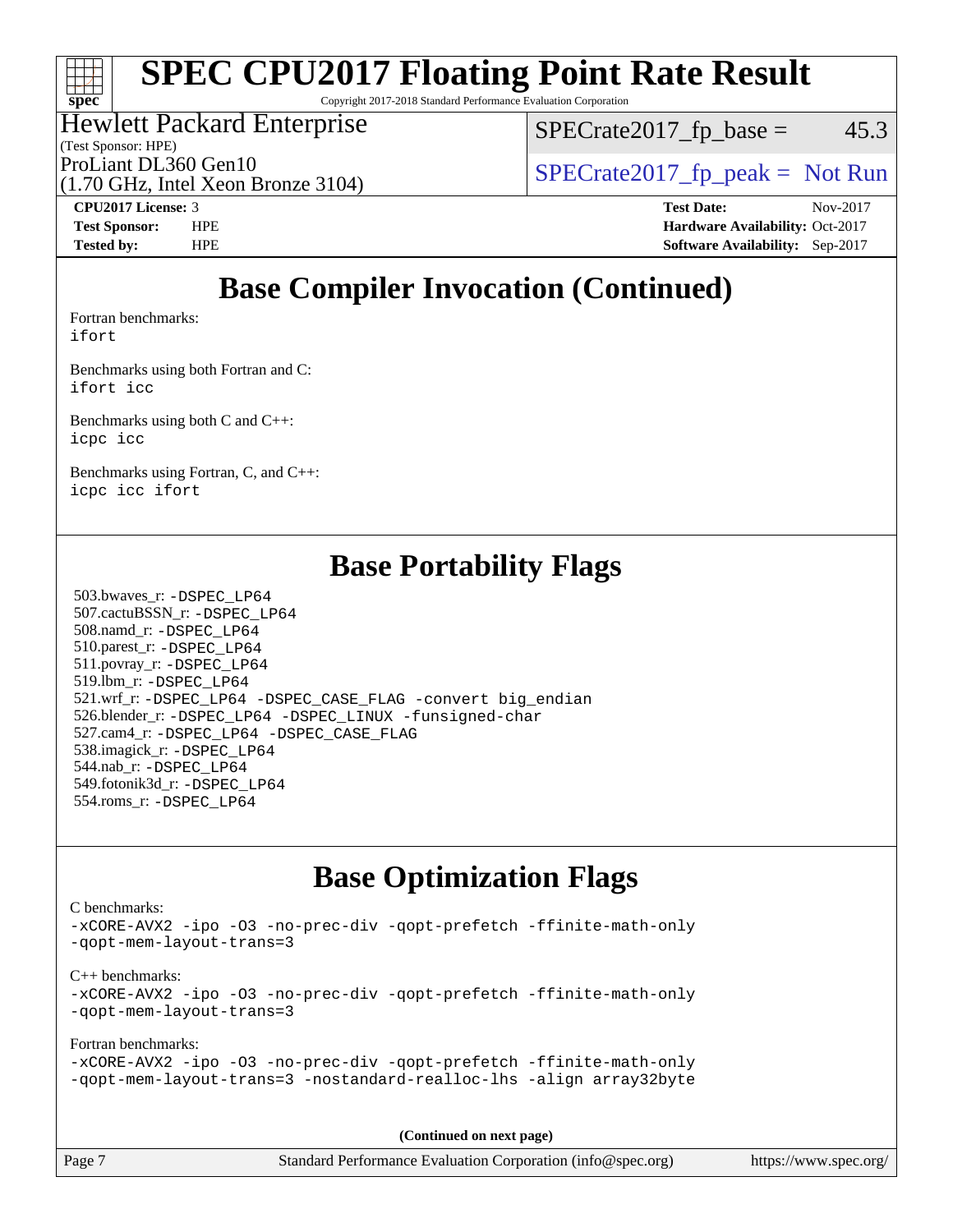# **[spec](http://www.spec.org/)**

# **[SPEC CPU2017 Floating Point Rate Result](http://www.spec.org/auto/cpu2017/Docs/result-fields.html#SPECCPU2017FloatingPointRateResult)**

Copyright 2017-2018 Standard Performance Evaluation Corporation

#### Hewlett Packard Enterprise

(1.70 GHz, Intel Xeon Bronze 3104)

 $SPECTate2017<sub>fp</sub> base =  $45.3$$ 

(Test Sponsor: HPE)

ProLiant DL360 Gen10<br>(1.70 GHz, Intel Xeon Bronze 3104) [SPECrate2017\\_fp\\_peak =](http://www.spec.org/auto/cpu2017/Docs/result-fields.html#SPECrate2017fppeak) Not Run

**[CPU2017 License:](http://www.spec.org/auto/cpu2017/Docs/result-fields.html#CPU2017License)** 3 **[Test Date:](http://www.spec.org/auto/cpu2017/Docs/result-fields.html#TestDate)** Nov-2017 **[Test Sponsor:](http://www.spec.org/auto/cpu2017/Docs/result-fields.html#TestSponsor)** HPE **[Hardware Availability:](http://www.spec.org/auto/cpu2017/Docs/result-fields.html#HardwareAvailability)** Oct-2017 **[Tested by:](http://www.spec.org/auto/cpu2017/Docs/result-fields.html#Testedby)** HPE **[Software Availability:](http://www.spec.org/auto/cpu2017/Docs/result-fields.html#SoftwareAvailability)** Sep-2017

### **[Base Optimization Flags \(Continued\)](http://www.spec.org/auto/cpu2017/Docs/result-fields.html#BaseOptimizationFlags)**

[Benchmarks using both Fortran and C](http://www.spec.org/auto/cpu2017/Docs/result-fields.html#BenchmarksusingbothFortranandC):

[-xCORE-AVX2](http://www.spec.org/cpu2017/results/res2017q4/cpu2017-20171128-01126.flags.html#user_CC_FCbase_f-xCORE-AVX2) [-ipo](http://www.spec.org/cpu2017/results/res2017q4/cpu2017-20171128-01126.flags.html#user_CC_FCbase_f-ipo) [-O3](http://www.spec.org/cpu2017/results/res2017q4/cpu2017-20171128-01126.flags.html#user_CC_FCbase_f-O3) [-no-prec-div](http://www.spec.org/cpu2017/results/res2017q4/cpu2017-20171128-01126.flags.html#user_CC_FCbase_f-no-prec-div) [-qopt-prefetch](http://www.spec.org/cpu2017/results/res2017q4/cpu2017-20171128-01126.flags.html#user_CC_FCbase_f-qopt-prefetch) [-ffinite-math-only](http://www.spec.org/cpu2017/results/res2017q4/cpu2017-20171128-01126.flags.html#user_CC_FCbase_f_finite_math_only_cb91587bd2077682c4b38af759c288ed7c732db004271a9512da14a4f8007909a5f1427ecbf1a0fb78ff2a814402c6114ac565ca162485bbcae155b5e4258871) [-qopt-mem-layout-trans=3](http://www.spec.org/cpu2017/results/res2017q4/cpu2017-20171128-01126.flags.html#user_CC_FCbase_f-qopt-mem-layout-trans_de80db37974c74b1f0e20d883f0b675c88c3b01e9d123adea9b28688d64333345fb62bc4a798493513fdb68f60282f9a726aa07f478b2f7113531aecce732043) [-nostandard-realloc-lhs](http://www.spec.org/cpu2017/results/res2017q4/cpu2017-20171128-01126.flags.html#user_CC_FCbase_f_2003_std_realloc_82b4557e90729c0f113870c07e44d33d6f5a304b4f63d4c15d2d0f1fab99f5daaed73bdb9275d9ae411527f28b936061aa8b9c8f2d63842963b95c9dd6426b8a) [-align array32byte](http://www.spec.org/cpu2017/results/res2017q4/cpu2017-20171128-01126.flags.html#user_CC_FCbase_align_array32byte_b982fe038af199962ba9a80c053b8342c548c85b40b8e86eb3cc33dee0d7986a4af373ac2d51c3f7cf710a18d62fdce2948f201cd044323541f22fc0fffc51b6) [Benchmarks using both C and C++](http://www.spec.org/auto/cpu2017/Docs/result-fields.html#BenchmarksusingbothCandCXX): [-xCORE-AVX2](http://www.spec.org/cpu2017/results/res2017q4/cpu2017-20171128-01126.flags.html#user_CC_CXXbase_f-xCORE-AVX2) [-ipo](http://www.spec.org/cpu2017/results/res2017q4/cpu2017-20171128-01126.flags.html#user_CC_CXXbase_f-ipo) [-O3](http://www.spec.org/cpu2017/results/res2017q4/cpu2017-20171128-01126.flags.html#user_CC_CXXbase_f-O3) [-no-prec-div](http://www.spec.org/cpu2017/results/res2017q4/cpu2017-20171128-01126.flags.html#user_CC_CXXbase_f-no-prec-div) [-qopt-prefetch](http://www.spec.org/cpu2017/results/res2017q4/cpu2017-20171128-01126.flags.html#user_CC_CXXbase_f-qopt-prefetch) [-ffinite-math-only](http://www.spec.org/cpu2017/results/res2017q4/cpu2017-20171128-01126.flags.html#user_CC_CXXbase_f_finite_math_only_cb91587bd2077682c4b38af759c288ed7c732db004271a9512da14a4f8007909a5f1427ecbf1a0fb78ff2a814402c6114ac565ca162485bbcae155b5e4258871) [-qopt-mem-layout-trans=3](http://www.spec.org/cpu2017/results/res2017q4/cpu2017-20171128-01126.flags.html#user_CC_CXXbase_f-qopt-mem-layout-trans_de80db37974c74b1f0e20d883f0b675c88c3b01e9d123adea9b28688d64333345fb62bc4a798493513fdb68f60282f9a726aa07f478b2f7113531aecce732043) [Benchmarks using Fortran, C, and C++:](http://www.spec.org/auto/cpu2017/Docs/result-fields.html#BenchmarksusingFortranCandCXX) [-xCORE-AVX2](http://www.spec.org/cpu2017/results/res2017q4/cpu2017-20171128-01126.flags.html#user_CC_CXX_FCbase_f-xCORE-AVX2) [-ipo](http://www.spec.org/cpu2017/results/res2017q4/cpu2017-20171128-01126.flags.html#user_CC_CXX_FCbase_f-ipo) [-O3](http://www.spec.org/cpu2017/results/res2017q4/cpu2017-20171128-01126.flags.html#user_CC_CXX_FCbase_f-O3) [-no-prec-div](http://www.spec.org/cpu2017/results/res2017q4/cpu2017-20171128-01126.flags.html#user_CC_CXX_FCbase_f-no-prec-div) [-qopt-prefetch](http://www.spec.org/cpu2017/results/res2017q4/cpu2017-20171128-01126.flags.html#user_CC_CXX_FCbase_f-qopt-prefetch) [-ffinite-math-only](http://www.spec.org/cpu2017/results/res2017q4/cpu2017-20171128-01126.flags.html#user_CC_CXX_FCbase_f_finite_math_only_cb91587bd2077682c4b38af759c288ed7c732db004271a9512da14a4f8007909a5f1427ecbf1a0fb78ff2a814402c6114ac565ca162485bbcae155b5e4258871) [-qopt-mem-layout-trans=3](http://www.spec.org/cpu2017/results/res2017q4/cpu2017-20171128-01126.flags.html#user_CC_CXX_FCbase_f-qopt-mem-layout-trans_de80db37974c74b1f0e20d883f0b675c88c3b01e9d123adea9b28688d64333345fb62bc4a798493513fdb68f60282f9a726aa07f478b2f7113531aecce732043) [-nostandard-realloc-lhs](http://www.spec.org/cpu2017/results/res2017q4/cpu2017-20171128-01126.flags.html#user_CC_CXX_FCbase_f_2003_std_realloc_82b4557e90729c0f113870c07e44d33d6f5a304b4f63d4c15d2d0f1fab99f5daaed73bdb9275d9ae411527f28b936061aa8b9c8f2d63842963b95c9dd6426b8a) [-align array32byte](http://www.spec.org/cpu2017/results/res2017q4/cpu2017-20171128-01126.flags.html#user_CC_CXX_FCbase_align_array32byte_b982fe038af199962ba9a80c053b8342c548c85b40b8e86eb3cc33dee0d7986a4af373ac2d51c3f7cf710a18d62fdce2948f201cd044323541f22fc0fffc51b6)

### **[Base Other Flags](http://www.spec.org/auto/cpu2017/Docs/result-fields.html#BaseOtherFlags)**

[C benchmarks](http://www.spec.org/auto/cpu2017/Docs/result-fields.html#Cbenchmarks):  $-m64 - std = c11$  $-m64 - std = c11$ 

[C++ benchmarks:](http://www.spec.org/auto/cpu2017/Docs/result-fields.html#CXXbenchmarks) [-m64](http://www.spec.org/cpu2017/results/res2017q4/cpu2017-20171128-01126.flags.html#user_CXXbase_intel_intel64_18.0_af43caccfc8ded86e7699f2159af6efc7655f51387b94da716254467f3c01020a5059329e2569e4053f409e7c9202a7efc638f7a6d1ffb3f52dea4a3e31d82ab)

[Fortran benchmarks](http://www.spec.org/auto/cpu2017/Docs/result-fields.html#Fortranbenchmarks):  $-m64$ 

[Benchmarks using both Fortran and C](http://www.spec.org/auto/cpu2017/Docs/result-fields.html#BenchmarksusingbothFortranandC):  $-m64 - std = c11$  $-m64 - std = c11$ 

[Benchmarks using both C and C++](http://www.spec.org/auto/cpu2017/Docs/result-fields.html#BenchmarksusingbothCandCXX):  $-m64 - std = c11$  $-m64 - std = c11$ 

[Benchmarks using Fortran, C, and C++:](http://www.spec.org/auto/cpu2017/Docs/result-fields.html#BenchmarksusingFortranCandCXX)  $-m64 - std = c11$  $-m64 - std = c11$ 

The flags files that were used to format this result can be browsed at

<http://www.spec.org/cpu2017/flags/Intel-ic18.0-official-linux64.2017-10-19.html> <http://www.spec.org/cpu2017/flags/HPE-Platform-Flags-Intel-V1.2-SKX-revG.html>

You can also download the XML flags sources by saving the following links: <http://www.spec.org/cpu2017/flags/Intel-ic18.0-official-linux64.2017-10-19.xml> <http://www.spec.org/cpu2017/flags/HPE-Platform-Flags-Intel-V1.2-SKX-revG.xml>